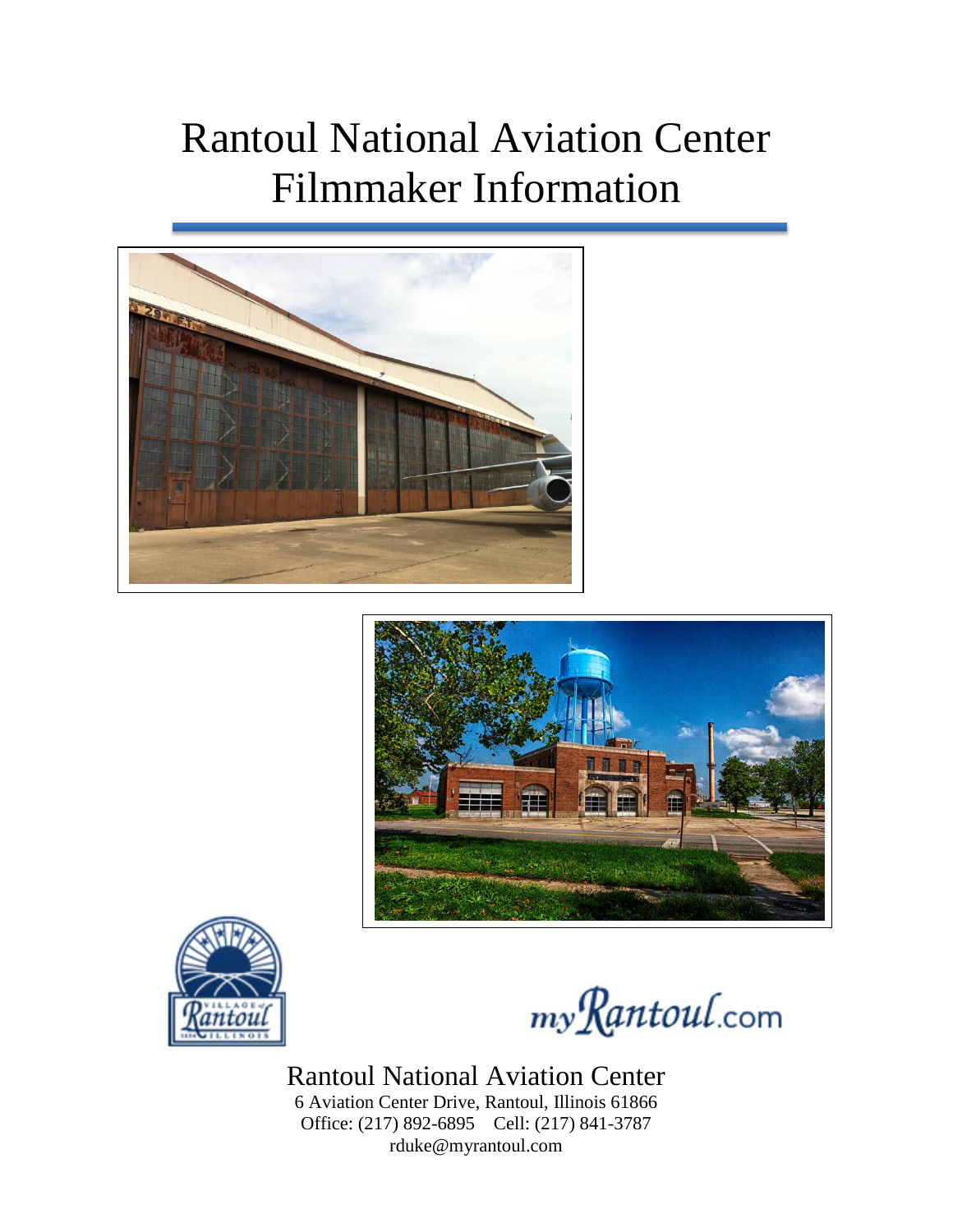

## **Introduction to Rantoul**

Thank you for considering the Rantoul National Aviation Center (RNAC) airport for your filming location. The RNAC has the space and infrastructure to support large and small film productions. Founded on the site of the former Chanute Air Force Base, the RNAC provides dramatic backdrops of large aircraft hangars that date back to World War II and the Cold War. There are also large ramps, closed runways and taxiways, and about 300 acres of farmland on site.



Outdoor display of a C97 near the airport entrance.



Aircraft hangar built during World War II interior.

The RNAC provides a unique backdrop thanks to the five large hangars, the dozens of smaller support buildings, and the expansive aircraft ramps.

Filmmakers shooting a military or period movie would find exactly what they are looking for in Rantoul.

Aviation movies can have aircraft fly in and even taxi to the hangar and ramp thanks to the runways still in use at the airport.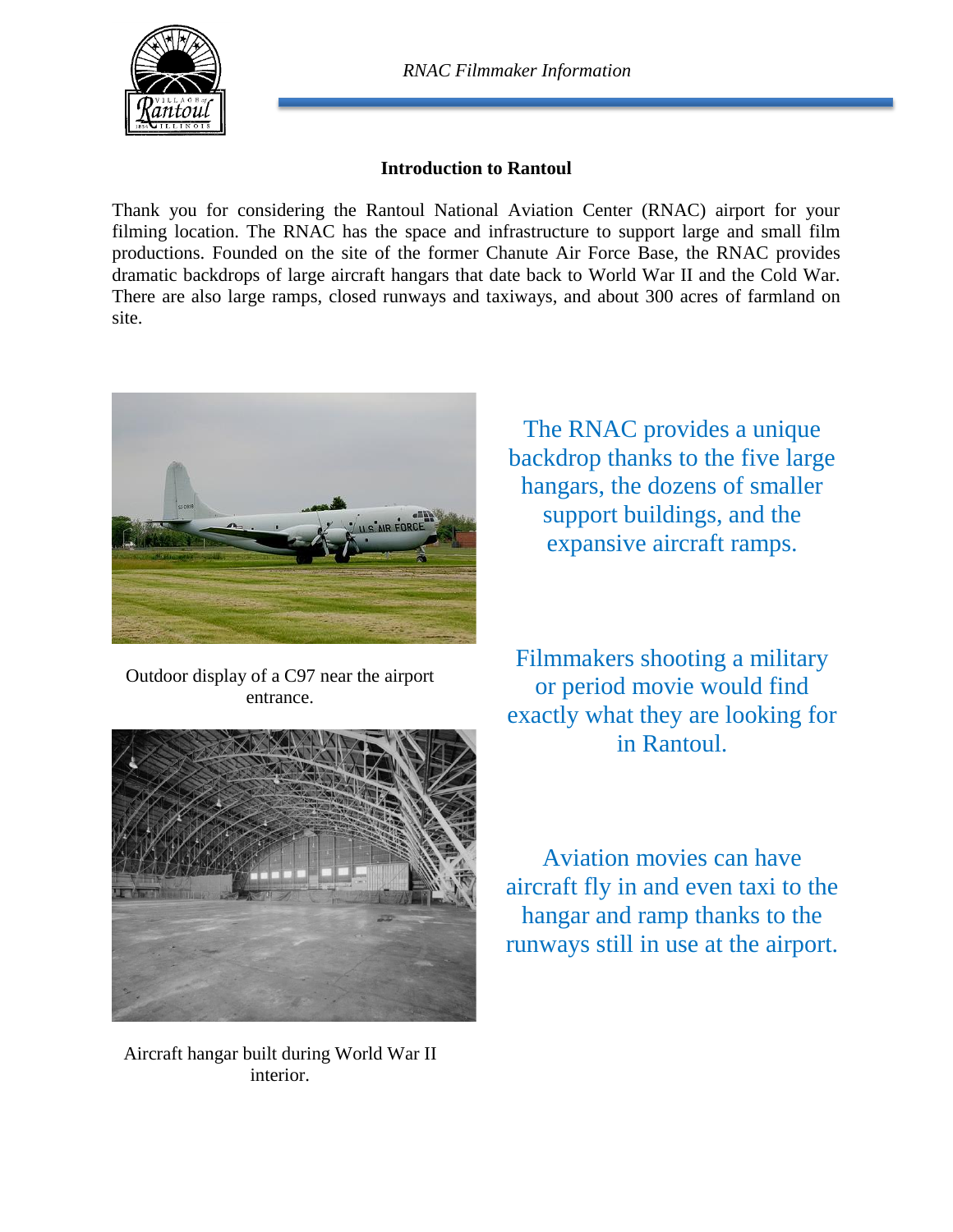





Aircraft hangar exterior with large ramp. Aircraft hangar interior showing the 44' tall ceiling.



Aerial view of the four large hangars, the ramp areas, and one of the runways.